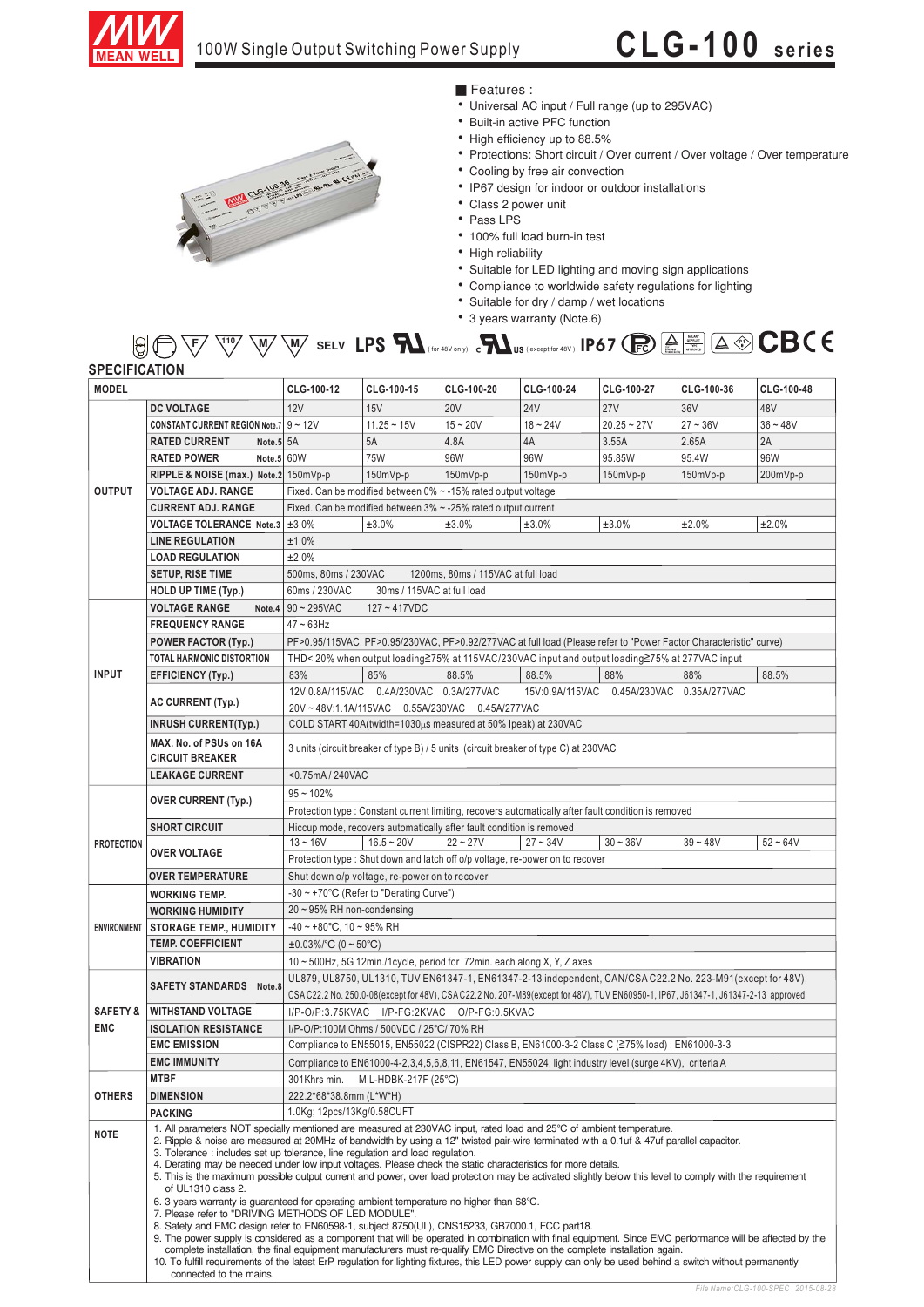

100W Single Output Switching Power Supply **CLG-100 series**



*File Name:CLG-100-SPEC 2015-08-28*